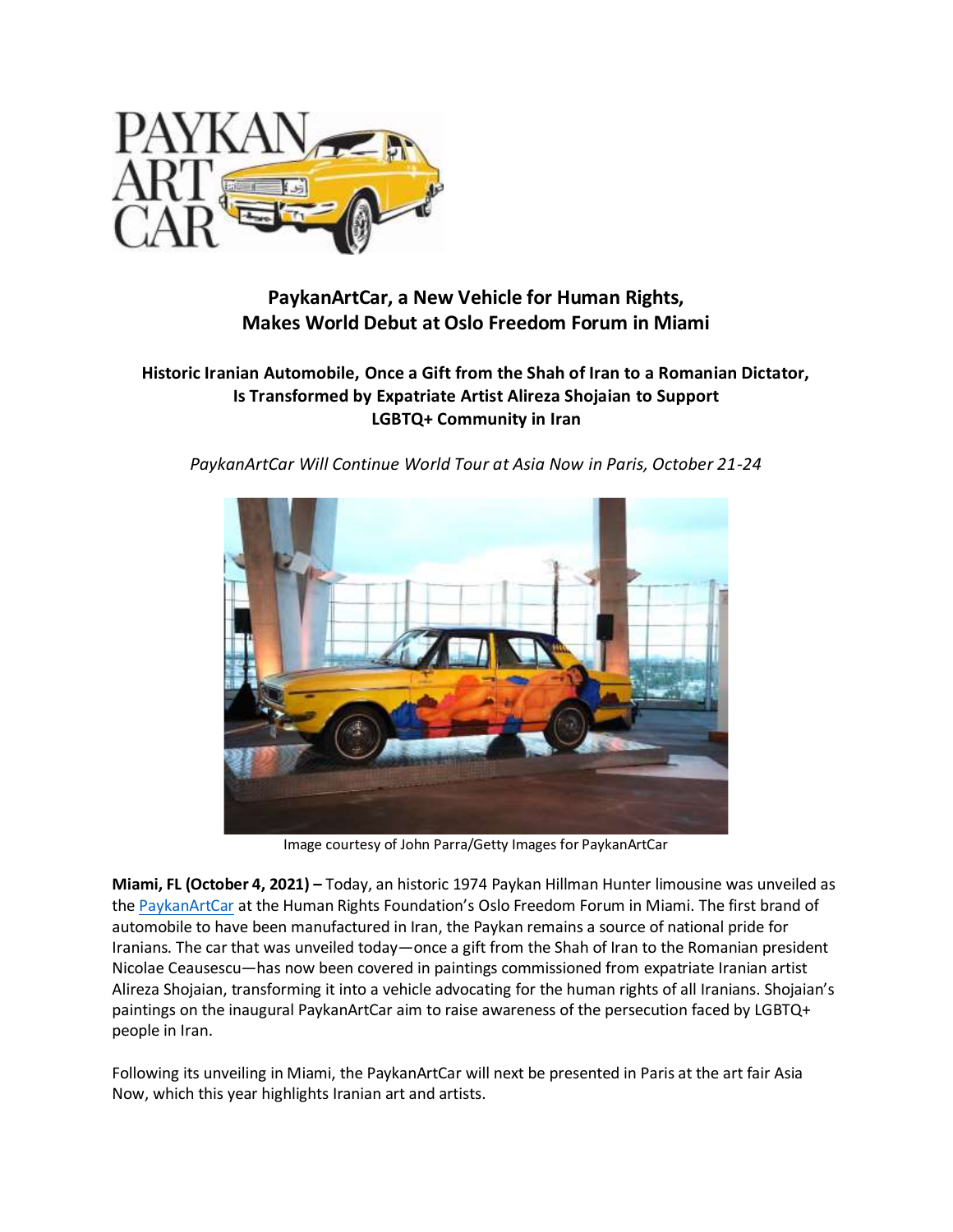PaykanArtCar intends to commission different artists of Iranian background to use the car's surface as a canvas, with each presentation focusing on another area of human rights abuses in Iran.

"This vehicle once was a dictator's car, but from this moment forward, it will be known as the PaykanArtCar, restored as a symbol of pride, calling for advancing human rights in Iran," said Ambassador Mark D. Wallace, Chief Executive Officer of PaykanArtCar. "We can think of no better place to introduce the PaykanArtCar to the world than at the Human Rights Foundation's  $7<sup>th</sup>$  annual Oslo Freedom Forum, surrounded by some of the world's most accomplished human rights advocates and organizations, all exchanging ideas and strategies to combat persecution across the globe."

Alireza Shojaian's painting of the inaugural PaykanArtCar was inspired by one of Iran's most celebrated texts, the Shahnameh (Book of Kings) written by Ferdowsi in the late 10th century. Shojaian uses one of the most prominent tales of Shahnameh, the tragic story of Rostam and his son Sohrab, to comment on the murder in 2021 of a 20-year-old Iranian gay man, Alireza Fazeli Monfared, who was beheaded by members of his family in an "honor killing."

"The story of Rostam and Sohrab for me was an inspiration for highlighting the brutal injustices that the LGBTQ+ community faces every day in Iran due to the laws imposed by the government," said Shojaian. "The PaykanArtCar will help shed light on the deadly abuse of the LGBTQ+ people in Iran, a tragedy that has been repeatedly denied by the regime and neglected by Iranian society, including

Hiva Feizi, Executive Director of PaykanArtCar, said, "We are thrilled to present the first-ever PaykanArtCar with Alireza Shojaian, an incredible emerging artist, who was born and educated in Tehran but who can no longer live in his own country because of who he is. As the PaykanArtCar makes its way around the world, we will continue to shed light on the human rights abuses taking place in Iran and further our mission to restore rights and dignity to all Iranians regardless of their race, religion, gender, or sexual orientation."

For more information and updates, visi[t PaykanArtCar.com](https://paykanartcar.com/) and follow us on [Instagram](https://www.instagram.com/paykanartcar/) an[d Twitter.](https://twitter.com/paykanartcar)

## **About Alireza Shojaian**

Alireza Shojaian is an Iranian painter and visual activist. Shojaian was born in Tehran, Iran in 1988. Shojaian depicts his subjects nude or semi-nude in intimate and vulnerable positions. His work aims to fight societal prejudice against LGBT people while making space for non-heteronormative masculine identities. His work reflects on the queer history of the Middle East, the present context, and his own experiences. Shojaian knew he could not continue his work in Iran, where human bodies are censored and sexual identity is scrutinized and politicized. In 2016 he moved to Beirut and held two solo exhibitions, in 2017 and 2018. In 2019 the French embassy in Lebanon offered Shojaian a residency with the Académie des Beaux-Arts. He now resides in Paris.

## **About PaykanArtCar**

The PaykanArtCar project unites the talents of contemporary Iranian artists with a beloved symbol of Iranian national pride—the Paykan automobile—to advocate for human rights and dignity in Iran. The non-profit, non-partisa[n PaykanArtCar](http://www.paykanartcar.com/) is privileged to have acquired an historic Paykan Hillman Hunter limousine. Periodically, PaykanArtCar will choose and commission an exceptional Iranian artist to use the vehicle as the canvas in support of the ongoing struggle in Iran for human rights. The purpose is simple: to use art and a beloved symbol of national pride to promote the rights of all Iranians no matter their race, religion, gender, or sexual orientation.